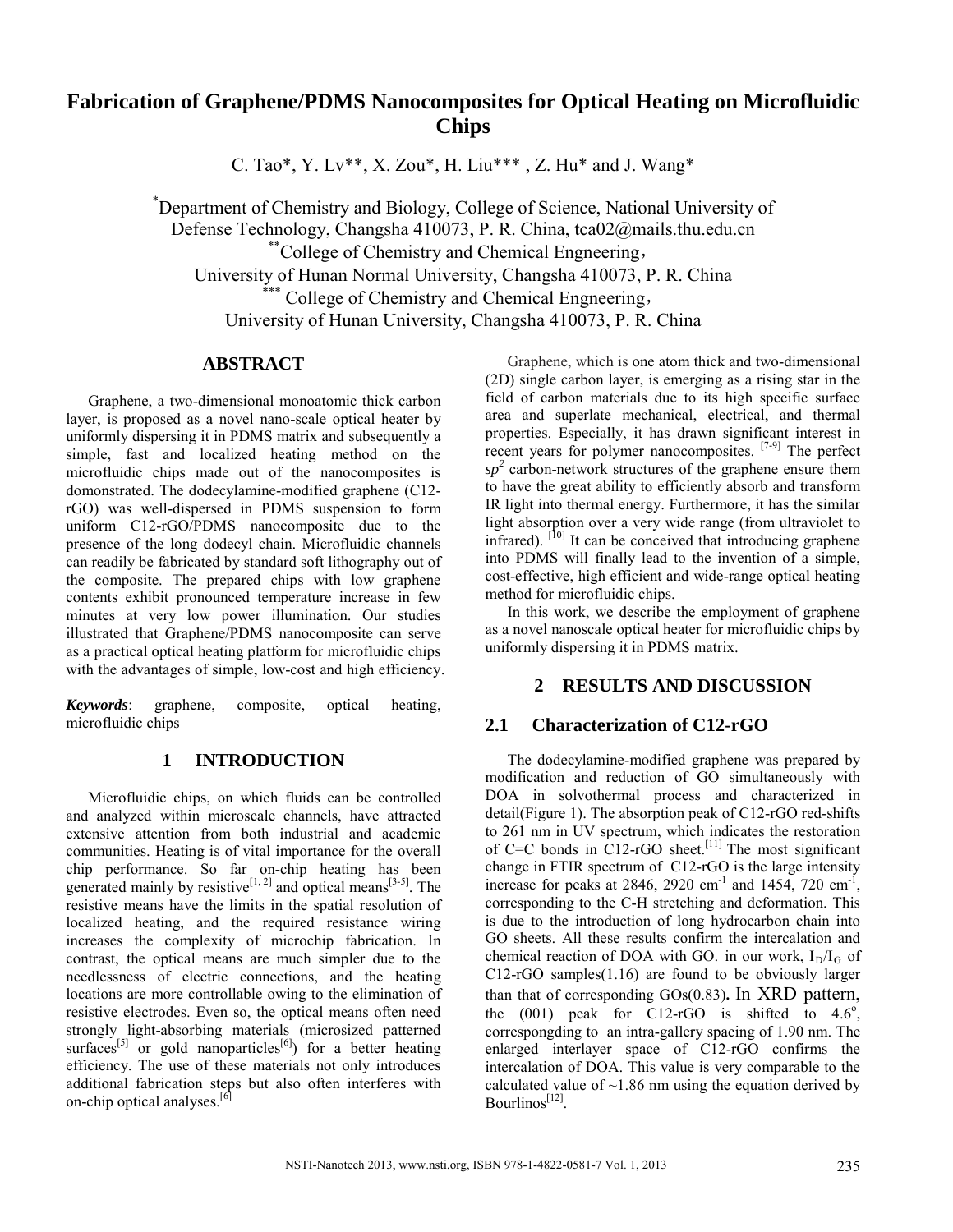

Figure 1: (A) UV/Vis absorption spectra, (B) IR spectra, (C) Raman spectra and (D) XRD patterns of GO and dodecylamine-modified graphene(denoted as C12-rGO).

# **2.2 Characterization of C12-rGO /PDMS composite**

The C12-rGO were suspended in toluene and mixed with the PDMS prepolymer component A and the crosslinker component B, followed by thorough mixing and polymerization in oven to obtain the C12-rGO /PDMS composite. Figure 3 shows photographs of neat PDMS and its nanocomposites with different C12-rGO contents. The neat PDMS is entirely transparent, thus the image under the neat PDMS block can be seen clearly (Figure 2A). While the PDMS nanocomposite become dark, and the more C12 rGO the nanocomposite contains, the darker the it will be (Figiure 2B and 2C). Figure 2D displays the UV-vis transmission spectra of neat PDMS and its nanocomposites. In the spectra region with wavelengths longer than 350nm, the transmittance of neat PDMS is about 80%, while the transmittance of nanocomposite with 0.05wt% C12-rGO decreased sharply to less than 20%. When added more C12 rGO to the composites (about  $0.1$ wt  $\%$ ), the transmittance further decreased to only about 1%.

# **2.3 Photothermal conversion properties of the graphene/PDMS composites**

The photothermal conversion properties of the graphene/PDMS composites were examined via measuring the temperature rise of each PDMS block that was immersed in a cuvette containing 2 mL of water.<sup>[13]</sup> Figure 3A shows the temperature rises of only water, water with neat PDMS block, PDMS with 0.05 wt% C12-rGO block and PDMS with 0.1 wt% C12-rGO block under red laser illumination. After 30 min, the temperature elevates  $5^{\circ}$ C for the nanocomposite with 0.05wt% C12-rGO. When the C12 rGO content increases to 0.1wt%, the optical heating performance further improves. For comparison, the water



Figure 2: Photographs of (A) PDMS, (B) PDMS with 0.05wt% C12-rGO and (C) PDMS with 0.1wt% C12-rGO. (D) UV/Vis transmission spectra of PDMS with 0.05wt% C12-rGO, 0.1wt% C12-rGO and blank PDMS.

with or without blank PDMS blocks in it under the laser illumination results both only in a temperature increase less than 1 °C. Figure 3B showed the temperature rises of PDMS with 0.1 wt% C12-rGO block under lasers with different powers. Certainly, the temperature would rise more quickly under the higher power laser irradiation. At a high illumination laser power (180 mW), the temperature increased over 8°C from room temperature within ∼30 min. At a low laser power (100 mW), the temperature rises only about 2°C within ∼30 min. In addition, we investigated the optical heating effect under different wavelength, as shown in Figure 3C. The red light (650 nm) has the highest photothermal efficiency, while the green one (532nm) showed nearly no effect. There was still evident photo-thermal effect for the wavelength as short as 405nm. The finally reached temperature is determined by the interplay among the energy input rate, the heat capacity of the system, and the heat dissipation rate.<sup>[14]</sup> Therefore, the temperature of sample can be controlled simply by varying the illumination laser power, wavelength, or the illumination time.

Moreover, the photothermal conversion capabilities of the graphene/PDMS composite were examined by measuring the temperature rise of water confined in a microfluidic channel made out of the nanocomposite blocks. A temperature-sensitive dye, rhodamine B was chosen as the temperature probe.<sup>[5,13,15]</sup> Its temperature dependence has been found to be described by  $\ln[I(T)/I(T_{ref})] = \beta(1/T)$  $-1/T_{ref}$ ), where I(*T*) and I( $T_{ref}$ ) are the integral emission intensities at temperatures *T* and  $T_{ref}$ , respectively.  $\beta$  is a proportional constant,  $2787 \pm 222 \text{ K}^{[13]}$  A green laser (532nm) was chosen to serve as the excitation light for RhB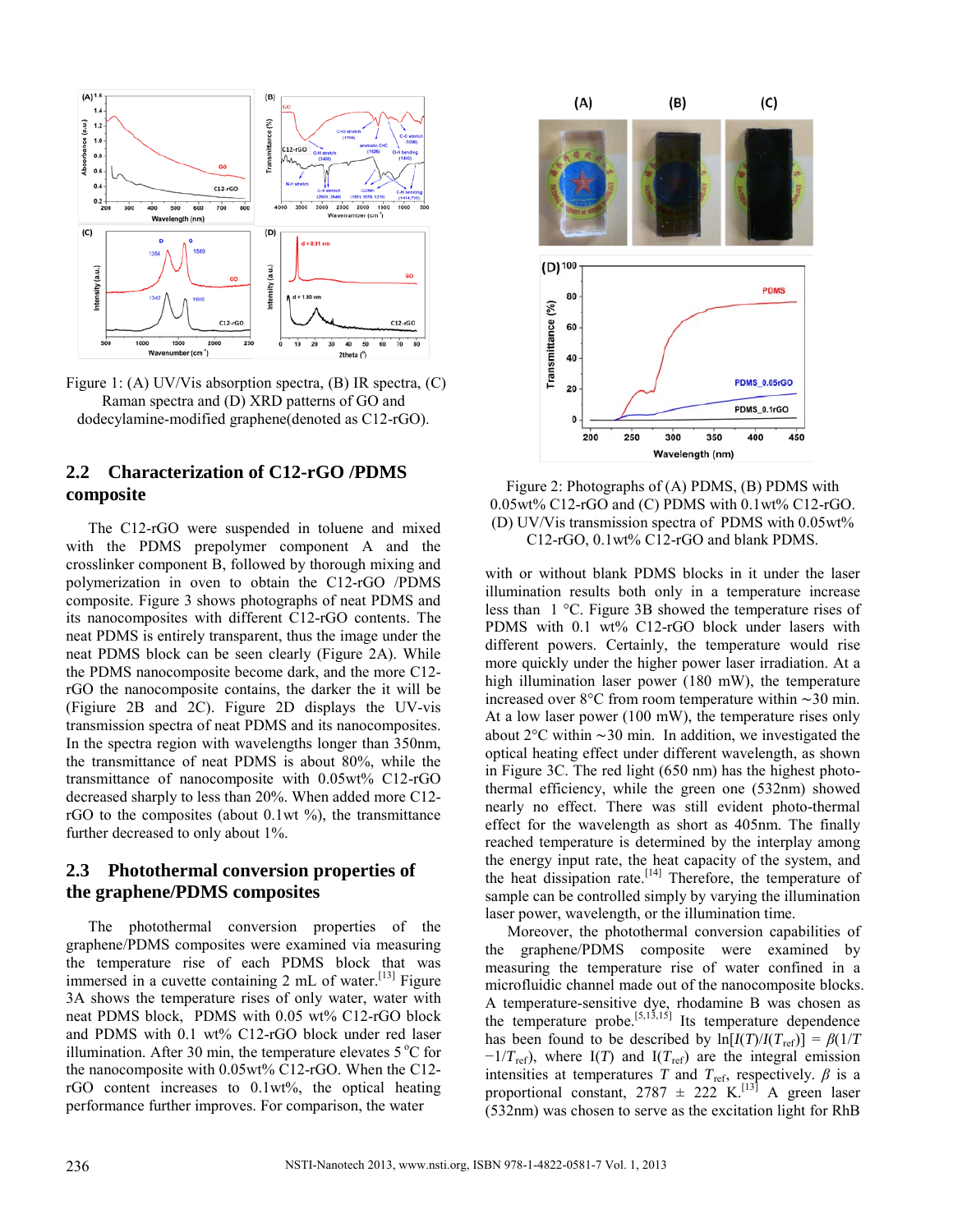dye, because the photothermal effect of the laser at this wavelength can be ignored according to above results. The temperature of the fluid in the channel under the 650-nm heating laser illumination was determined by measuring the fluorescence emission. Figure 3D shows the temperature rise traces of the fluid in the channel made of the graphene/PDMS nanocomposite, with the corresponding fluorescence spectra. At a low illumination laser power of 0.18W (650nm), the temperature at the illumination spot on the PDMS nanocomposite with 0.1wt% C12-rGO chip rises evidently and quickly. While the fluid heating in the channel fabricated from blank PDMS under the same laser illumination results almost no temperature increase, even illuminated for 20min. The photobleaching is insignificant in our experiments, because the heating laser wavelength is far away from the dye absorption band and the power of the fluorescence excitation laser is very low. It was also verified by the fact that the fluorescence intensity of the dye returns to its initial value after the fluid in the channel was cooled down naturally to room temperature.



Figure 3: Photothermal conversion properties of the C12 rGO/PDMS composite blocks in water: (A) with varied C12-rGO contents under 100mW 650nm laser; (B) with 0.1wt% C12-rGO contents under 100mW laser at different wavelength; (C) with 0.1wt% C12-rGO contents under 650nm laser with different power. (D) Optical heating performance of the Graphene/PDMS composite chip. Temperature rise traces of the fluid inside the channel made of either the C12-rGO/PDMS composite or blank PDMS.

### **3 CONCLUSIONS**

We have introduced graphene as a novel nanoscale optical heater for microfluidic chips by uniformly dispersing it in PDMS matrix and showed fast and localized heating on the microfluidic chips made out of the nanocomposites. Graphene oxide is modified and reduced simultaneously with dodecylamine under solvothermal condition. The resultant dodecylamine-modified graphene

can be well dispersed in PDMS suspension, and the exfoliation of modified graphene in PDMS is observed for the first time. The C12-rGO/PDMS nanocomposite blocks become dark and can be made into microfluidic channels by using standard soft lithography techniques. The prepared chips with low C12-rGO contents have exhibited obvious and rapid temperature increase under weak illumination. We have provided a first example that the optical heating effects are achieved not only under red laser irradiation, but also under short violet light. The proposed optical heating method provide a simple, cost-effective, and efficient approach for the optical heating on microfluidic devices and will lead to a wide range of applications in many fields. especially those where visible light heating is required.

### **4 EXPERIMENTAL SECTION**

Tables and illustrations can appear within columns or span both columns. If two column figures or tables are required, place them at the top or at the bottom a page. They should have a self-contained caption and be center justified. Figures must be 600 dpi resolution or equivalent. All lettering should be 10-point type or larger. Figures must not extend into the margins.

*Synthesis of GO*: Graphene oxide was synthesized from graphite powder (<30 μm) by a modified Hummer's method.<sup>[16,17]</sup> 1.0 g of graphite powder was dispersed in a mixture of concentrated  $H_2SO_4/H_3PO_4$  (117:17 mL) under ice-water bath. Next  $6.0$  g of KMnO<sub>4</sub> was slowly added to this mixture and keep the temperature was less than  $20^{\circ}$ C. After thoroughly blend, the mixture was mixed well and transferred to a  $50^{\circ}$ C water bath and stirred for 12 h. Then, the reaction was cooled to room temperature and poured onto ice with sufficient  $30\%$   $H_2O_2$ . The mixture was centrifugated and washed with distilled water repeatedly for 3 times. Finally, the resulting GO aqueous dispersion was further purified by dialysis for two weeks to remove the remaining metal species.

*Synthesis of Dodecylamine-modified graphene (C12 rGO)*: The GO (10mg) was dispersed in 15mL of DMF through vortex mixing and mild sonication to form a colloidal suspension of single layer GO sheets. Dodecylamine (0.2g) was added to the dispersion and was left for 1h in an ultrasonic bath. Then the dispersion was transferred to a stainless steel autoclave and sealed and heated in oven at 120℃ for 3h. The product obtained after solvothermal treatment was washed with ethanol by centrifugation-redispersion for 3 times.

*Preparation of C12-rGO/PDMS nanocomposites*: Dodecylamine-modified graphene (C12-rGO) was dispersed in toluene by a solvent exchange method and diluted to 10 mg/mL.  $^{[18]}$  The resultant C12-rGO/toluene dispersion was then mixed with the PDMS prepolymer component A (3.0 g, Silicone Elastomer SYLGARD 184) under ultrasonication at room temperature for 1 h. Subsequently, the crosslinker, component B (0.3 g, Silicone Elastomer SYLGARD Curing Agent), was added, followed